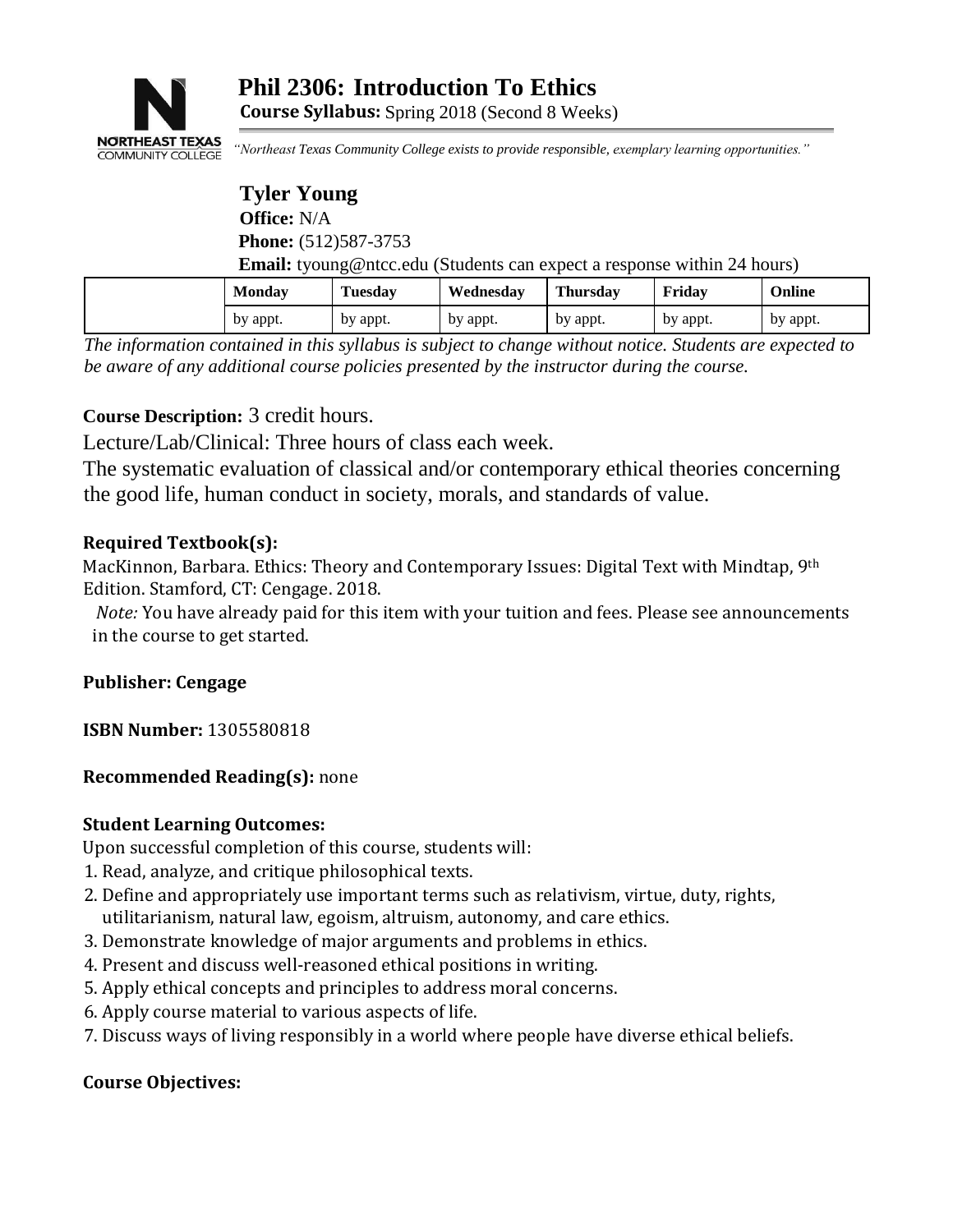### **Lectures & Discussions:**

I have divided the semester into four units; each unit is broken down to 3-4 chapters. Begin every chapter by reading it, then review the PPT lecture notes, complete the required Aplia assignments and discussion board and take the unit test.

# **Evaluation/Grading Policy:**

 $90 - 100\% = A$  $80 - 89\% = B$  $70 - 79\% = C$  $60 - 69\% = D$  $0 - 59\% = F$ 

Explanation of Grading Scale:

 $A =$ The letter grade of A represents that, in all areas of evaluation, the student has demonstrated an excellent understanding of the course subject matter and an exemplary ability to effectively communicate it. The student has also excelled in the ability to educate himself/herself. Through all assignments and discussions, the student has consistently demonstrated accurate factual knowledge, analytical skill, interdisciplinary association, and practical application of the subject matter to daily living habits and problems.

 $B =$  The letter grade of B represents that, in some areas of evaluation, the student has demonstrated competency of the subject matter. The student could improve in one or all of the following areas: the accuracy of factual recollection, the aptitude to critically analyze a text, an awareness of the association of the subject matter, the communication and consistent application of his/her knowledge.

 $C =$  The letter grade of C represents that the student has demonstrated an average knowledge of the basic facts of the subject matter and has demonstrated a rudimentary ability to gain knowledge through his own study. The student requires further education and practice of critical thinking skills. The student also needs to strengthen his/her ability to explain the subject matter clearly and effectively.

 $D =$  The letter grade of D represents that the student requires further educational instruction in basic content, application, and communication of the subject matter. The student's factual knowledge and skills in communication and application are adequate for the attainment of a degree at NTCC, but further education is necessary for the mastery of the subject.

F = The letter grade of F represents that the student has not demonstrated an elementary level of knowledge of the subject matter. The student also has not demonstrated the skills or discipline necessary to learn the subject matter.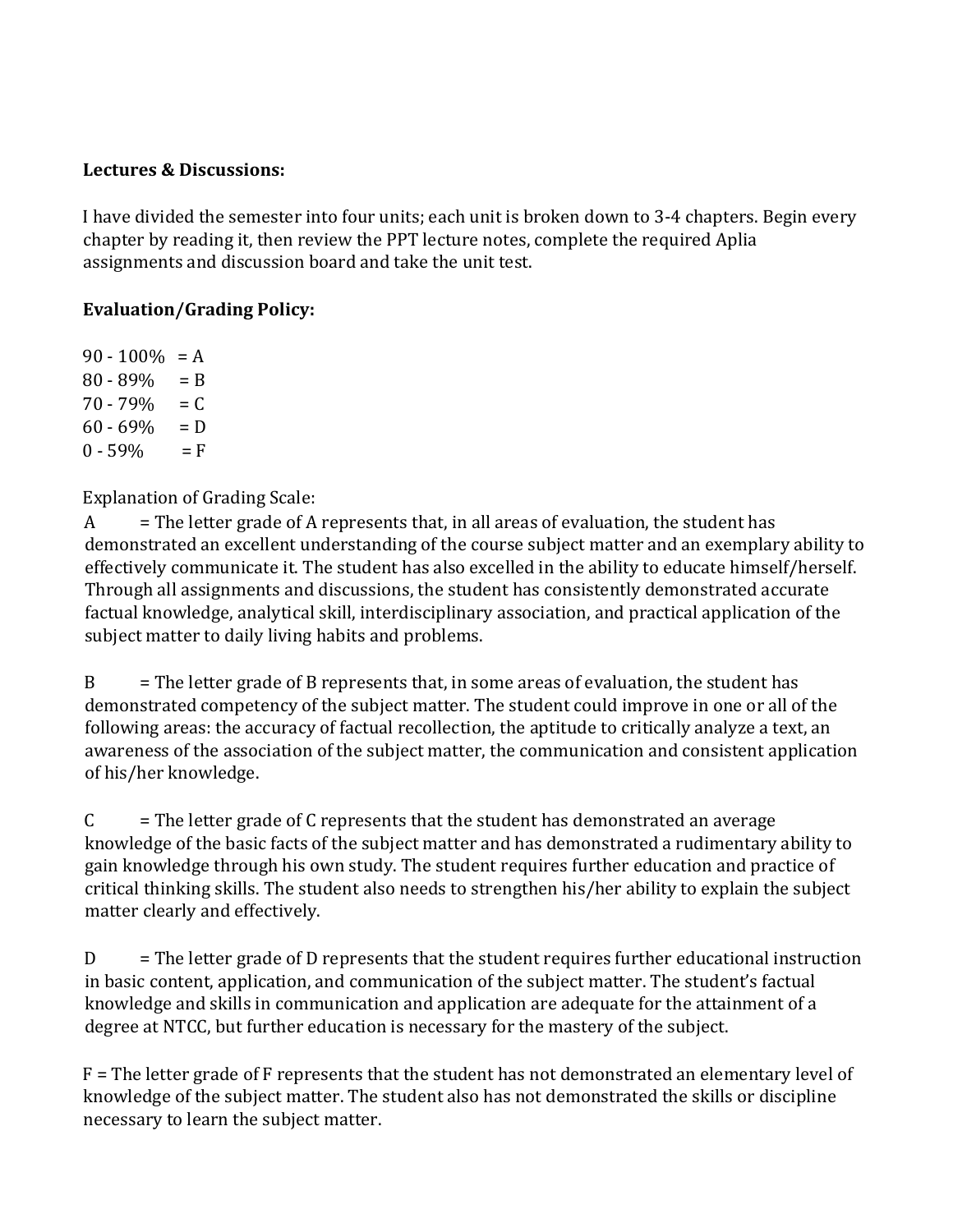Grading and Evaluation: A student's grade will be based upon performance in five areas (including the tests):

### 1. Orientation Quiz - 2%

The student should print the syllabus to assist them with the questions contained within the Orientation Quiz. This assessment is worth 2% and is due on 3/23 .

### 2. Introduction Discussion - 3%

Create a thread where you introduce yourself to the class and post a picture. In your introduction you can include what your academic goals are (what you want to be) and address the reason why it is important to have a class on ethics for people in that profession. You also need to respond to a classmate's post. This is worth 3% of your overall grade (1 point for post, 1 for picture and 1 for response); this is due on 3/28.

# 2. Mindtap/Aplia/Chapter Quizzes Assignments - 35%

Students need to complete all required assignments within Mindtap/Aplia by the listed due dates. This is worth 35% of your overall grade. Notice: please do not wait until the deadline to begin working on these assignments. You are given weeks to complete them and it is the assumption of the professor that you will begin working on them right away. It is not his practice to accept late work and it is the student's responsibility to stay ahead of schedule to avoid being late on the assignments.

The following list are the due dates for each unit:

Unit 1: Wednesday, April 4 Unit 2: Wednesday, April 18 Unit 3: Wednesday, May 2 Unit 4: Wednesday, May 9

# 4. Discussion Boards - 20%

 The discussion boards are another opportunity to practice critical thinking. Do not merely give your opinion regarding the topic or the statements made in the discussion posts. Do not simply agree with a classmate's position. Critically analyze the article and the posts and explain your opinion by providing well-reasoned arguments for your position.

 Each discussion post is due on a certain day. Late posts will not be accepted for credit. A student must contribute at least two substantive posts to each discussion forum for a total of 12 posts during the course. A substantive post consists of analytical questions, intelligent comments, illustrations of pertinent personal experiences, etc. Simple written agreement concerning an issue or repetition of ideas does not count as a substantive post. Please note the following points:

- 1. The first substantive post must be your original response to the forum topic, questions, and article.
- 2. The second and third posts are responses to your classmates' original posts.

In order to receive full credit, all posts must be respectful in tone, thorough (at least 100 words in length), substantive, and written according to the rules of proper English grammar and spelling.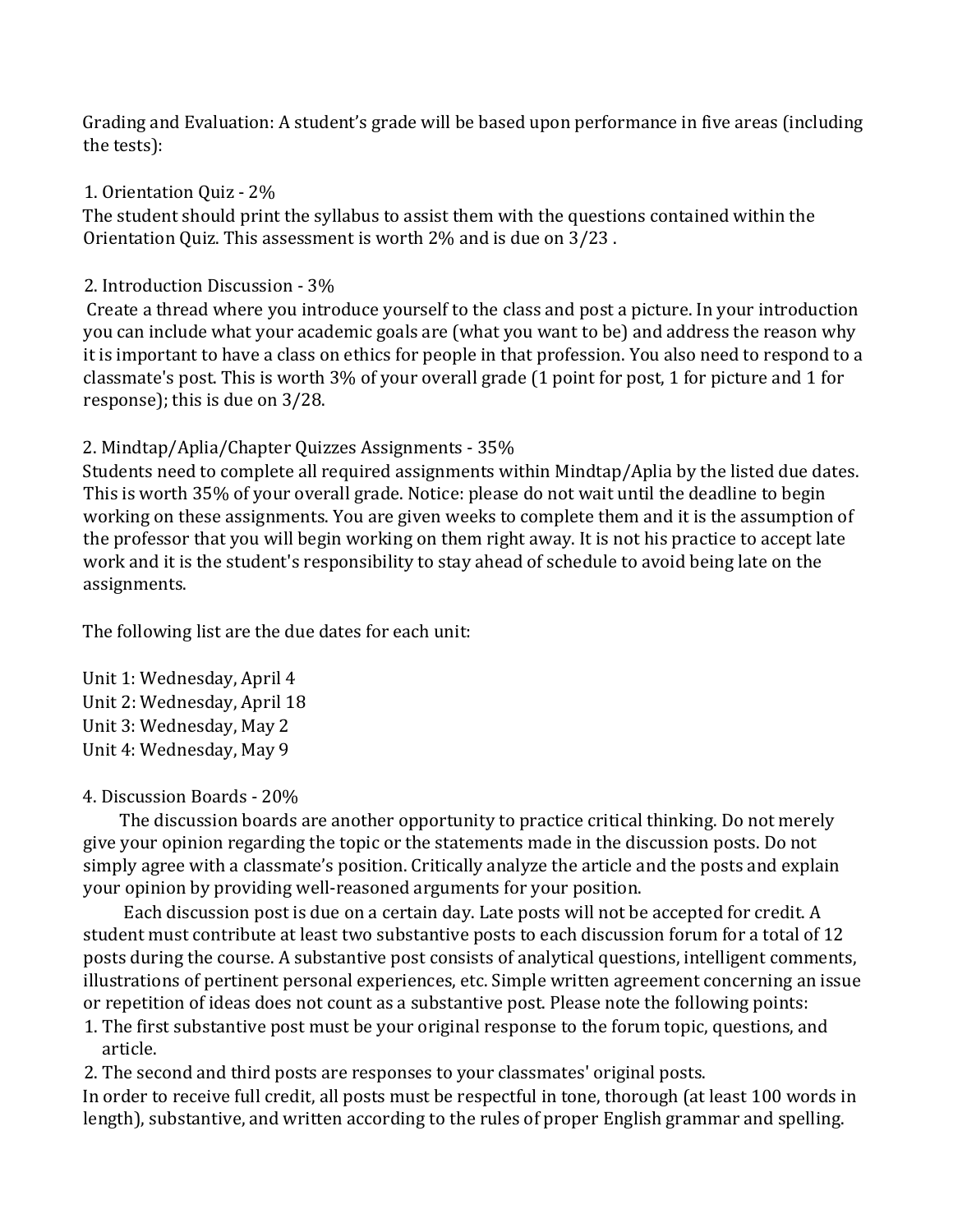No late posts, for any reason, will be accepted for credit.

 The discussion forum will be graded based on the tone, thoroughness, substantive nature, grammatical quality, and quantity of the student's posts. Each discussion forum is worth 100 points and all four Unit discussions will compise a total of 20% of the overall course grade.

Unit 1 Discussion: Chapter 2 Posts 1-3 due April 4

Unit 2 Discussion: Chapter 14 Posts 1-3 due April 18

Unit 3 Discussion: Chapter 16 Posts 1-3 due May 2

Unit 4 Discussion: Chapter 18 Posts 1-3 due May 9

5. Tests - 40% (See below)

#### **Tests/Exams:**

 Each Unit will culminate with an online test. The questions may be multiple choice, matching, fill-in-the-blank, true/false or short answer. It is anticipated that each test will be 50 questions and students will have one hour to complete. Students need to have a thorough understanding of the material before taking the test. While you may use your textbook you will simply not have enough time to look for all the answers.

 There are four tests this semester and the lowest score will be dropped. Students need to have reliable internet access as a test will not be restarted because of technical error. It is also recommended that students not wait until the very last moment to take a test as this can cause a great deal of traffic on the server and could slow things down or lead to technical malfunctions. The instructor understands that things can happen and this is why the lowest score will be dropped. The dropping of the lowest score is a response to technical difficulties and not personal issues. Each test is worth 100 points and with the lowest score dropped this section is worth 40% of the student's overall class score. Here are the scheduled test dates:

Unit 1 Test: Chapters 1-3 and 12: April 4

Unit 2 Test: Chapters 4-5 and 14: April 18

Unit 3 Test: Chapters 6-7 and 16: May 2

Unit 4 Test: Chapters 8-9 and 18: May 9

All work will be graded within 72 hours of the when it was due.

### **Assignments:**

Students are expected to complete all assignments by the due date and time stated. No late work will be accepted for credit and no make-up work will be permitted except for medical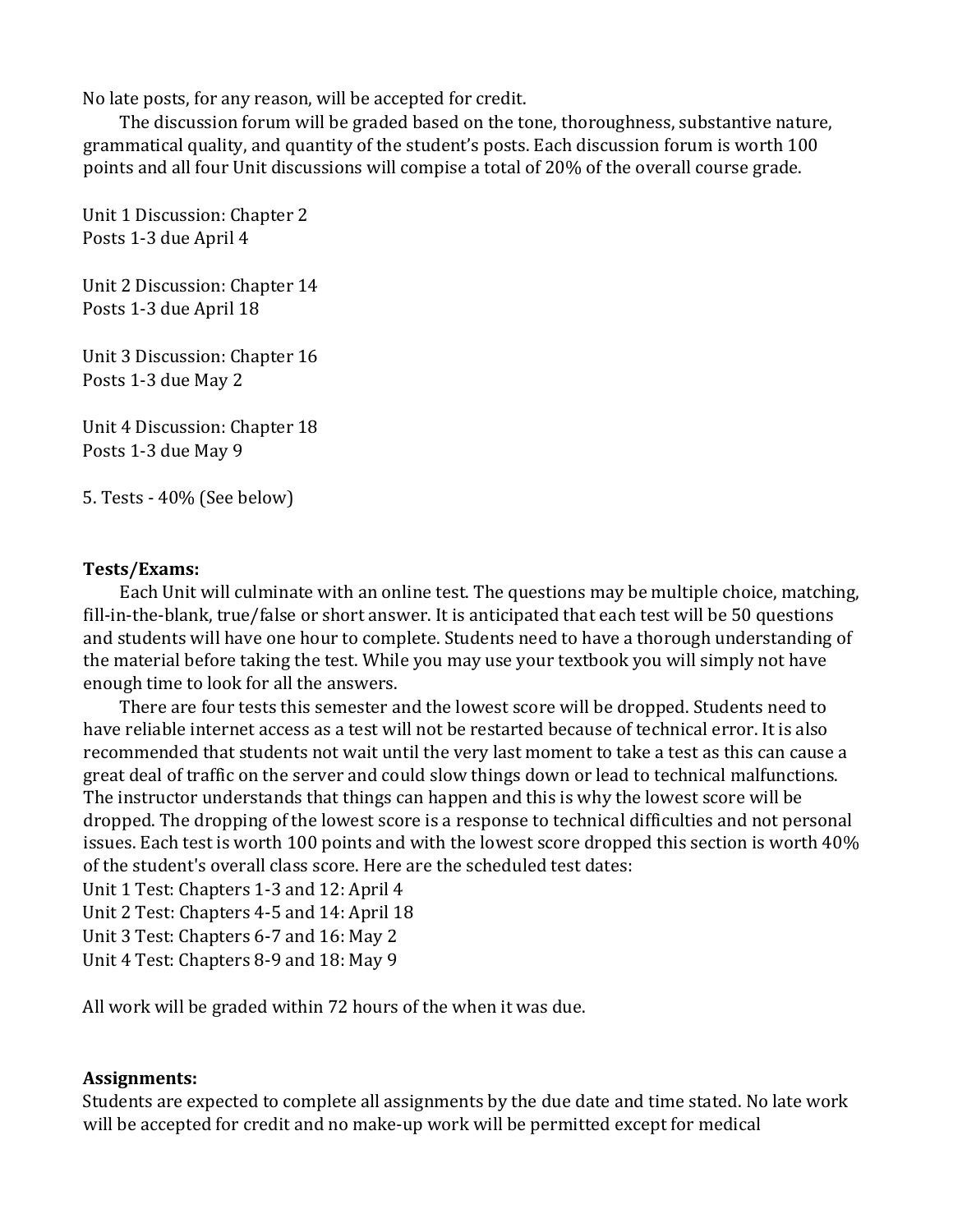emergencies, official college activities, or personal emergency situations. A medical emergency is defined as sickness requiring hospitalization or isolation. All medical emergencies must be verified by a doctor's note. An official college activity is any activity that the college has mandated for students. A personal emergency is limited to death of a relative or unforeseeable and immediate hardship. All excuses for make-up work must be verified by the instructor. It is the student's responsibility to contact the instructor to schedule make-up work due to a medical or personal emergency. The instructor may permit or deny make-up work.

### **Student Responsibilities/Expectations:**

### Assignment Requirements:

Students are expected to complete all assignments by the due date and time stated in the Lectures and Discussion Schedule and Syllabus. Analytical Questions, Discussion Forum posts, Quizzes, the Special Assignment, and the Final Exam are due by 11:59 pm on their scheduled date. No late work will be accepted for credit and no make-up work will be permitted except for medical emergencies, official college activities, or personal emergency situations. A medical emergency is defined as sickness requiring hospitalization or isolation. All medical emergencies must be verified by a doctor's note. An official college activity is any activity that the college has mandated for students. A personal emergency is limited to death of a relative or unforeseeable and immediate hardship. All excuses for make-up work must be verified by the instructor. It is the student's responsibility to contact the instructor to schedule make-up work due to a medical or personal emergency. The instructor may permit or deny make-up work.

# Attendance Policy:

Since this course is an online course, the attendance policy is the following: a student must log in at least once a week (7 day period) for the duration of the course. If a student does not sign in for a week (7 day period), the instructor may begin drop procedures for a student. The instructor will keep records of attendance. If the attendance policy is broken, the instructor will examine the reasons for the student's absences, the student's work in the class, and determine whether it is in the student's best interest to remain in the class. If the student breaks the attendance policy, the instructor may begin withdrawal procedures (up to the college's withdrawal deadline) or may fail the student for the course (after the college's withdrawal deadline has passed).

# Email and Blackboard Policy:

Students are expected to check daily the campus email account and the course Blackboard for any course changes, announcements, and assignments. Failure to check regularly the campus email and the course Blackboard may result in missed work and academic penalties. To access the course website on Blackboard, follow these steps:

- 1. Log on to the NTCC My Eagle Portal at mycampus.ntcc.edu.
- 2. Your portal Login name is your first name initial + your last name + last 3 digits of your social security number. The Password is your date of birth in an 8 digit format mmddyyyy.
- 3. Under the "Launch Pad" click on the Blackboard Icon. It looks like this:
- 4. After logging in, under the My Courses list, select the link associated with this class.
- 5. Blackboard Mail is found on the left-hand side of the course home page.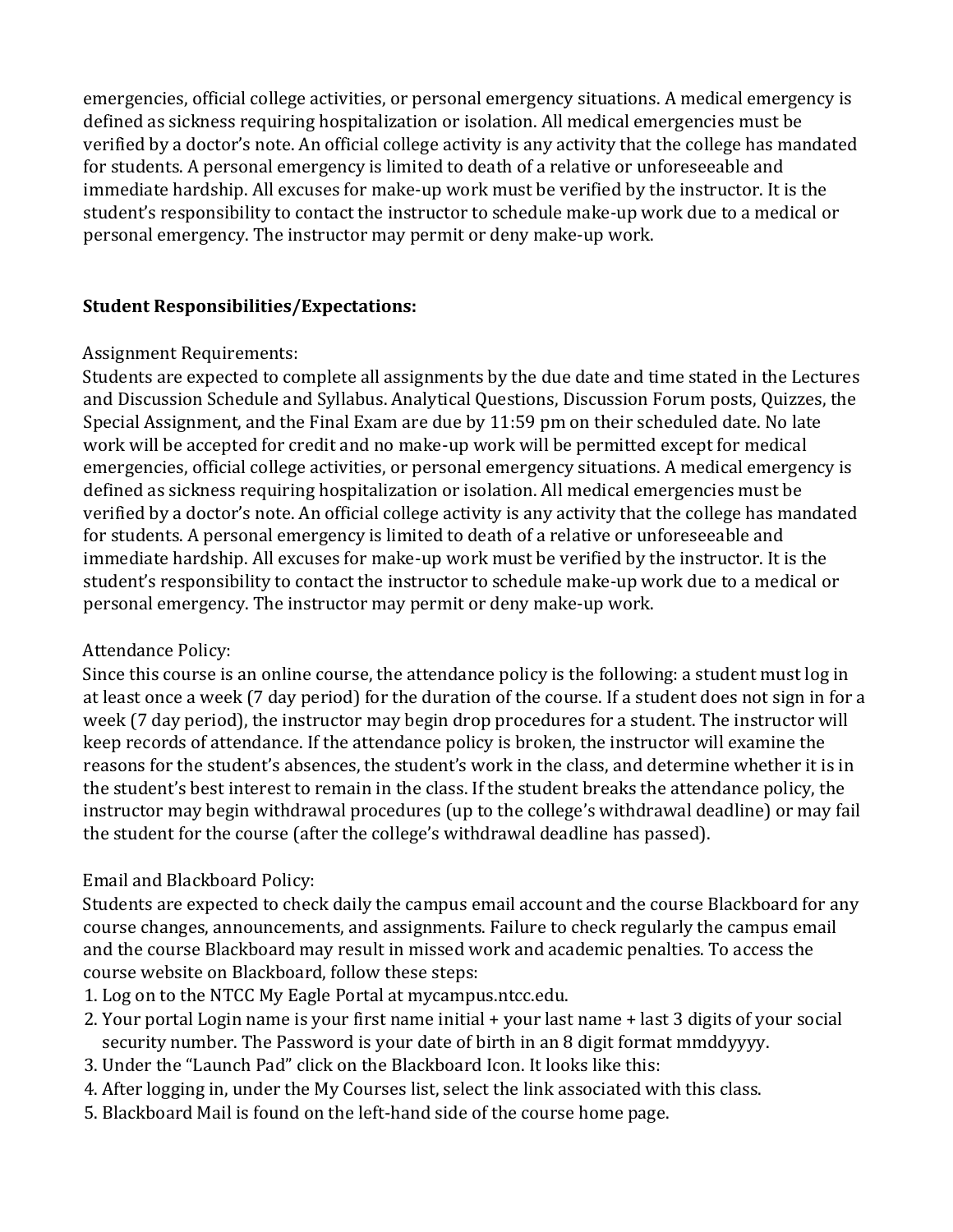# NTCC Academic Honesty Statement:

"Students are expected to complete course work in an honest manner, using their intellects and resources designated as allowable by the course instructor. Students are responsible for addressing questions about allowable resources with the course instructor. NTCC upholds the highest standards of academic integrity. This course will follow the NTCC Academic Honesty policy stated in the Student Handbook."

### Plagiarism:

Plagiarism is defined as using or imitating another's words, ideas, or work in general without proper citation of that source. Plagiarism is easy to commit and also easy to catch. Although students generally plagiarize due to academic laziness or naïveté, plagiarism is always inexcusable. Instances of plagiarism will be dealt with on an individual basis. The instructor may penalize the student for the specific assignment by assigning a grade of zero, or he may fail the student for the entire course. The discipline regarding plagiarism is up to the discretion of the instructor.

### **NTCC Academic Honesty Statement:**

"Students are expected to complete course work in an honest manner, using their intellects and resources designated as allowable by the course instructor. Students are responsible for addressing questions about allowable resources with the course instructor. NTCC upholds the highest standards of academic integrity. This course will follow the NTCC Academic Honesty policy stated in the Student Handbook."

### **Academic Ethics**

The college expects all students to engage in academic pursuits in a manner that is beyond reproach. Students are expected to maintain complete honesty and integrity in their academic pursuit. Academic dishonesty such as cheating, plagiarism, and collusion is unacceptable and may result in disciplinary action. Refer to the student handbook for more information on this subject.

### **ADA Statement:**

It is the policy of NTCC to provide reasonable accommodations for qualified individuals who are students with disabilities. This College will adhere to all applicable federal, state, and local laws, regulations, and guidelines with respect to providing reasonable accommodations as required to afford equal educational opportunity. It is the student's responsibility to arrange an appointment with a College counselor to obtain a Request for Accommodations form. For more information, please refer to the NTCC Catalog or Student Handbook.

### **Family Educational Rights And Privacy Act** (**Ferpa**):

The Family Educational Rights and Privacy Act (FERPA) is a federal law that protects the privacy of student education records. The law applies to all schools that receive funds under an applicable program of the U.S. Department of Education. FERPA gives parents certain rights with respect to their children's educational records. These rights transfer to the student when he or she attends a school beyond the high school level. Students to whom the rights have transferred are considered "eligible students." In essence, a parent has no legal right to obtain information concerning the child's college records without the written consent of the student. In compliance with FERPA, information classified as "directory